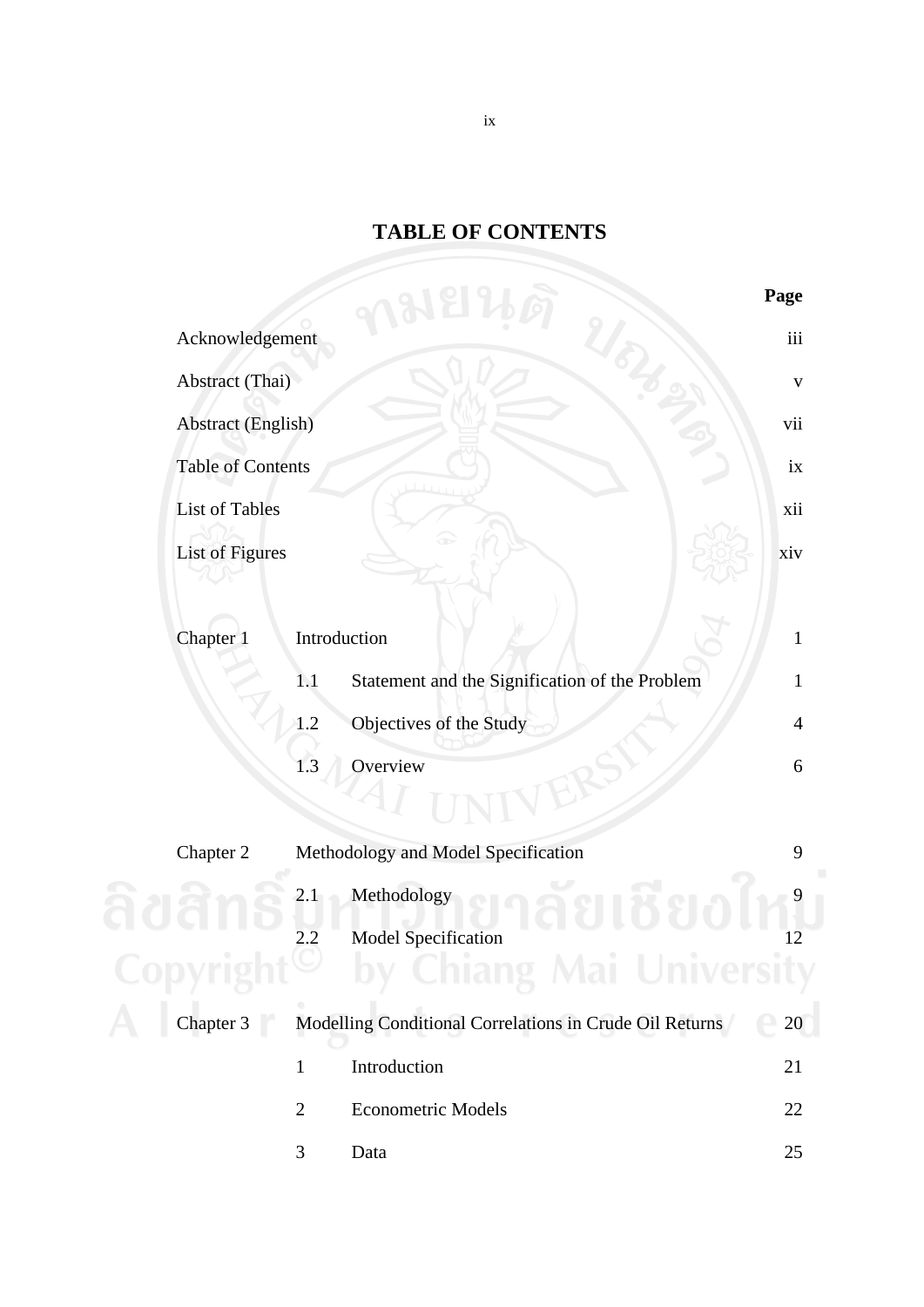|            | $\overline{4}$ | Estimation                                                  | 27 |
|------------|----------------|-------------------------------------------------------------|----|
|            | 5              | Conclusion                                                  | 32 |
|            |                |                                                             |    |
| Chapter 4  |                | Modelling Spillover Effects and Forecasting Volatility in   | 36 |
|            |                | Crude Oil Spot, Forward and Futures Markets                 |    |
|            | T              | Introduction                                                | 37 |
|            | $\overline{2}$ | <b>Econometric Models</b>                                   | 39 |
|            | 3              | Data                                                        | 40 |
|            | $\overline{4}$ | <b>Empirical Results</b>                                    | 44 |
|            | 5              | Conclusion                                                  | 50 |
|            |                |                                                             |    |
| Chapter 5  |                | Volatility spillovers between crude oil futures returns and | 52 |
|            |                | oil company stock returns                                   |    |
|            | $\overline{1}$ | Introduction                                                | 54 |
|            | $\overline{c}$ | <b>Econometric Models</b>                                   | 57 |
|            | 3              | Data                                                        | 60 |
|            | 4              | <b>Empirical Results</b>                                    | 61 |
|            |                | Conclusion                                                  | 63 |
|            |                | Chiang Mai University                                       |    |
| Chapter 6  |                | Conclusion<br>rese                                          | 74 |
|            | 6.1            | Summary of the Study                                        | 74 |
|            | 6.2            | <b>Suggestions for Further Study</b>                        | 76 |
| References |                |                                                             | 79 |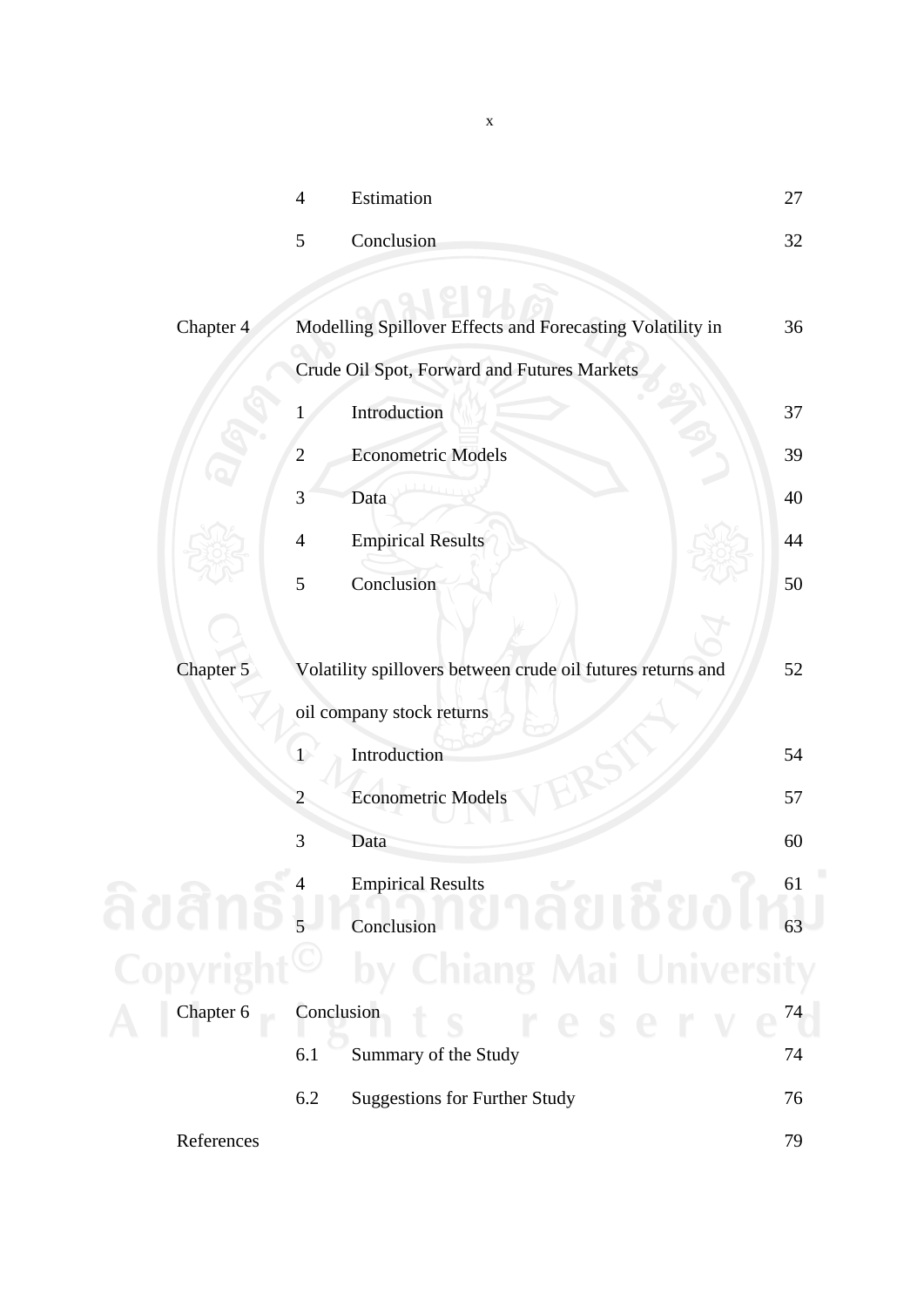Appendix

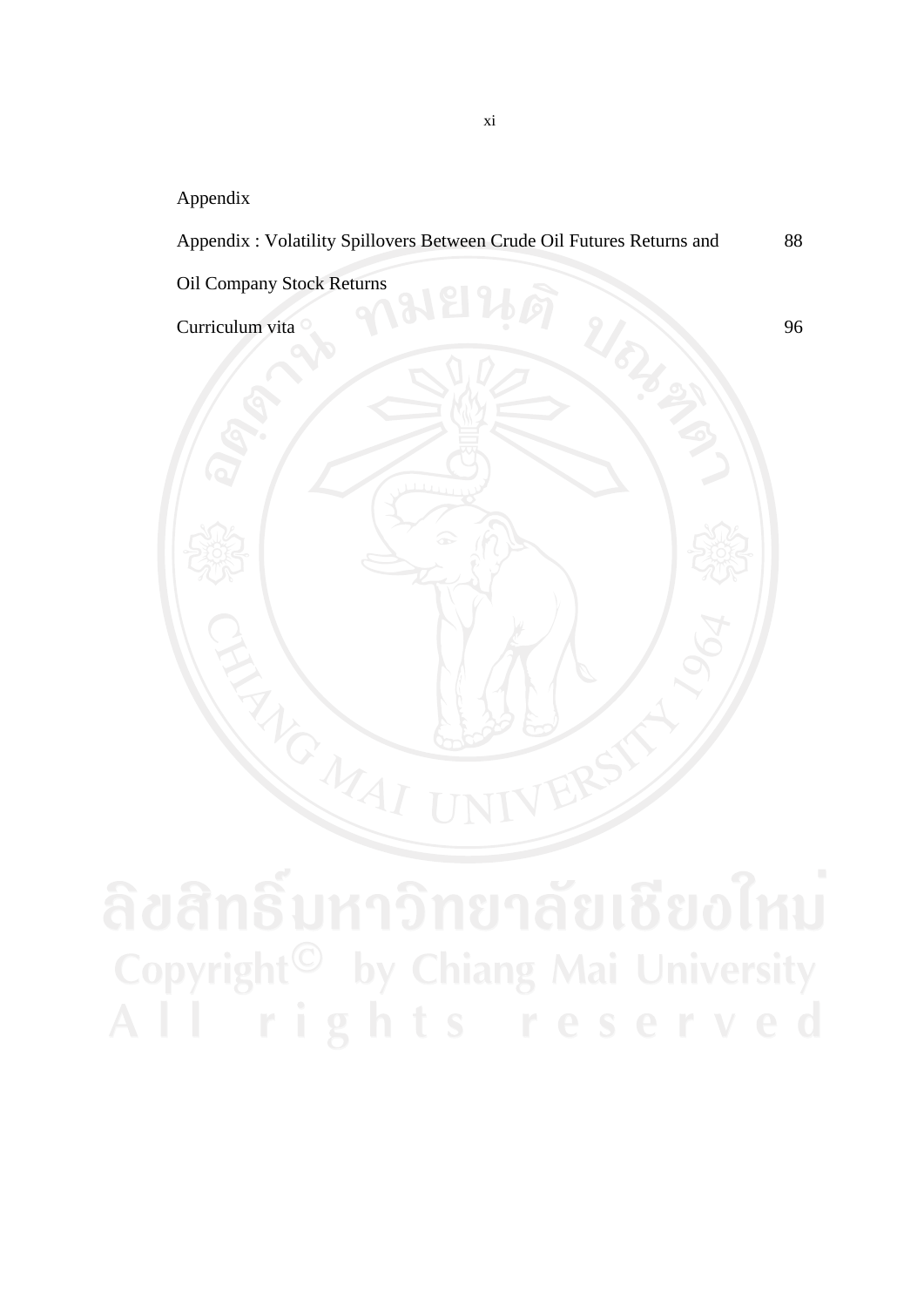## **LIST OF TABLES**

| <b>Table</b> |                                                                                | Page |
|--------------|--------------------------------------------------------------------------------|------|
| Chapter 3    | ∧มยน                                                                           |      |
|              | Descriptive statistics for crude oil price returns                             | 25   |
|              | Unit root tests for returns<br>2                                               | 25   |
|              | Univariate volatility model of crude oil returns in Brent<br>3                 | 27   |
|              | market                                                                         |      |
|              | Univariate volatility model of crude oil returns in WTI<br>4                   | 28   |
|              | market                                                                         |      |
|              | Univariate volatility model of crude oil returns in Dubai<br>5                 | 29   |
|              | market                                                                         |      |
|              | Constant conditional correlation (CCC) based on<br>6                           | 30   |
|              | GARCH(1,1) model                                                               |      |
|              | Dynamic conditional correlation (DCC) based on<br>7                            | 32   |
| Chapter 4    | GARCH(1,1) model                                                               |      |
|              | <b>Brent market</b><br>8                                                       | 32   |
|              | WTI market                                                                     | 33   |
|              | the contract of the contract of the contract of<br>10 Dubai market<br>mai Univ | 33   |
|              | e r                                                                            |      |
|              | Descriptive statistics for crude oil price returns<br>1                        | 42   |
|              | Unit Root test for sample returns<br>2                                         | 42   |
|              | Univariate ARMA(1,1)-GARCH(1,1)<br>3                                           | 42   |

xii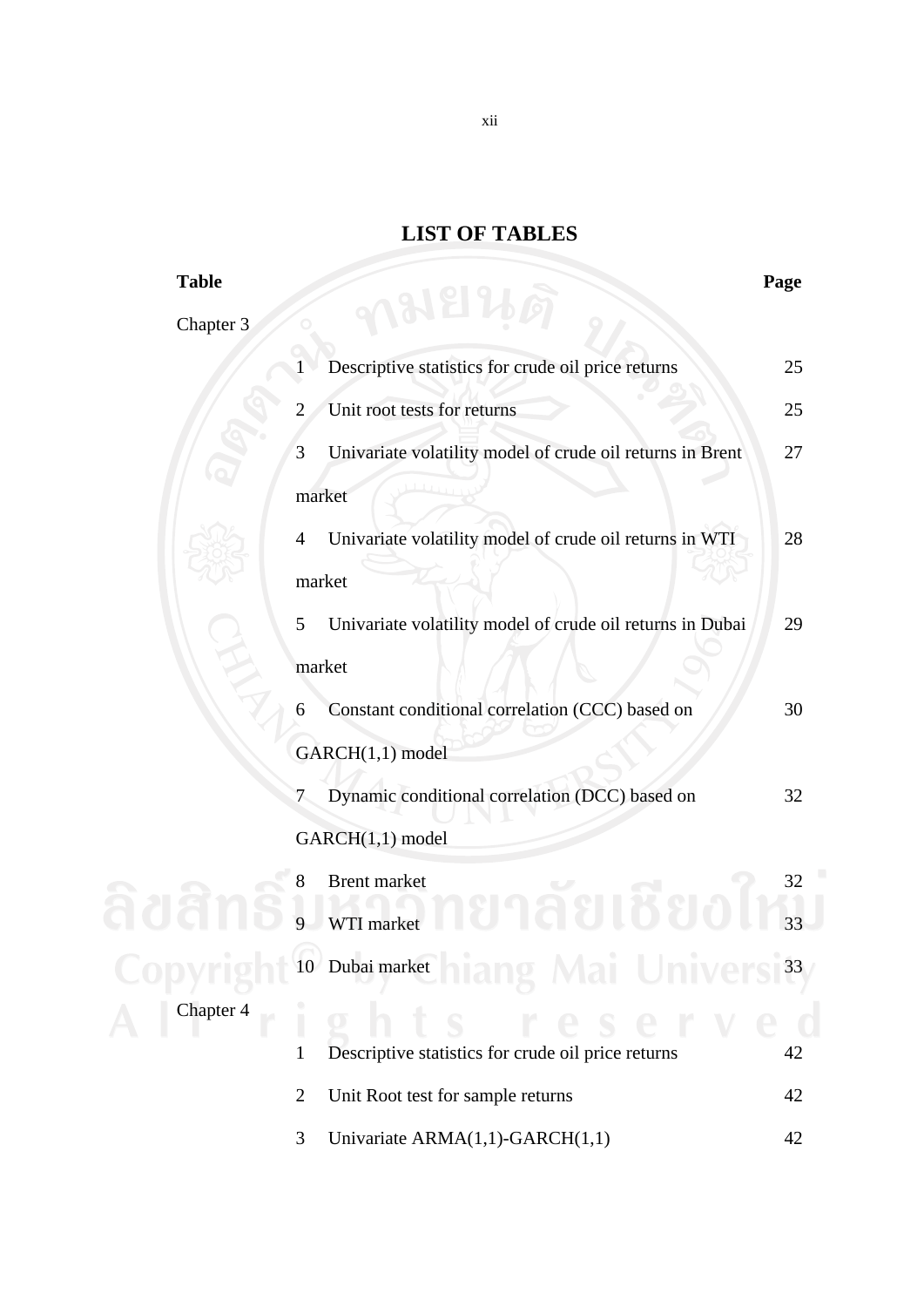|           | $\overline{4}$ | Univariate $ARMA(1,1)$ -GJR $(1,1)$                    | 43 |
|-----------|----------------|--------------------------------------------------------|----|
|           | 5              | Log-moment and second moment condition for             | 44 |
|           |                | $ARMA(1,1)-GARCH(1,1)$ and $ARMA(1,1)-GJR(1,1)$        |    |
|           | 6              | Constant conditional correlation for CCC-GARCH(1-1)    | 45 |
|           | Model          |                                                        |    |
|           |                | Summary of volatility spillovers and asymmetric effect | 46 |
|           |                | of negative and positive shocks                        |    |
| Chapter 5 |                |                                                        |    |
|           | 1              | Conditional correlation from CCC model between WTI     | 65 |
|           |                | crude oil futures return and oil company stock returns |    |
|           | $\overline{2}$ | VARMA-GARCH                                            | 66 |
|           |                | VARMA-AGARCH                                           | 68 |
|           |                |                                                        |    |